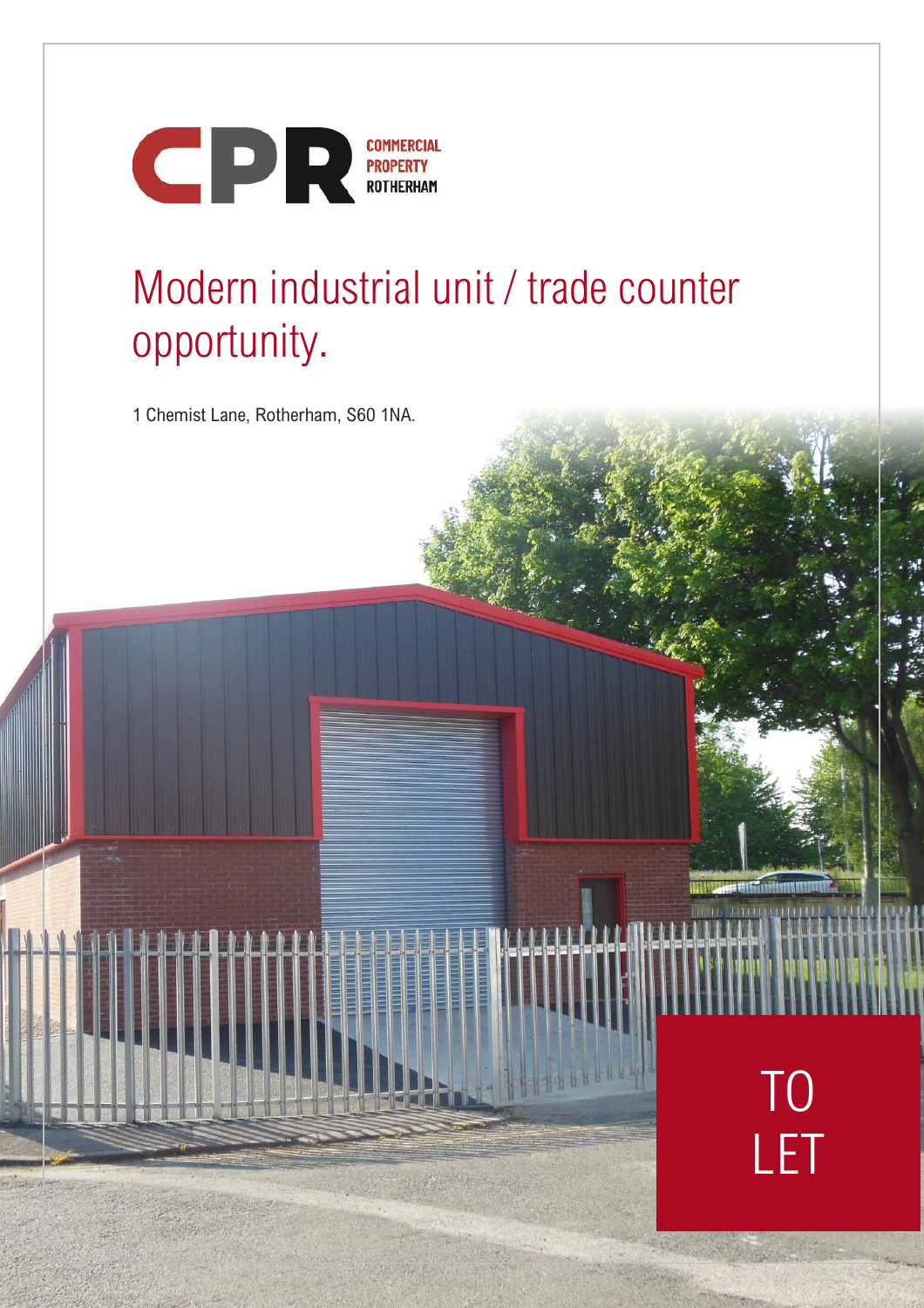#### **Q** Location

The property occupies a convenient location on the periphery of the town centre, with access via Thames Street which is a turning immediately off Greasbrough Street (A6123). The property is highly visible from the busy College Road roundabout and the A630 Centenary Way, and enjoys excellent access to the motorway network.



#### **2** Description

The subject property comprises of a purpose-built industrial unit which would also be suitable for trade counter uses. The property is of portal frame construction with brick and block elevations coupled with insulated profiled steel cladding. The roof is of insulated steel cladding incorporating approximately 10% translucent natural lighting. Modern high-efficiency intelligent lighting with integral presence and daylight dimming is supplied to the warehouse. The property benefits from electric roller shutter door access directly to the frontage, together with a with a kitchenette with sink unit, fridge, microwave, perimeter data cabling, carpeted floor, gas central heating, separate W.C, a 3-phase electricity supply, secure fenced and gated boundaries, and 4 parking spaces to the forecourt.

### **Accommodation**

Approximate gross internal area:

**ft<sup>2</sup> m<sup>2</sup>**

Warehouse 1.750 162.58